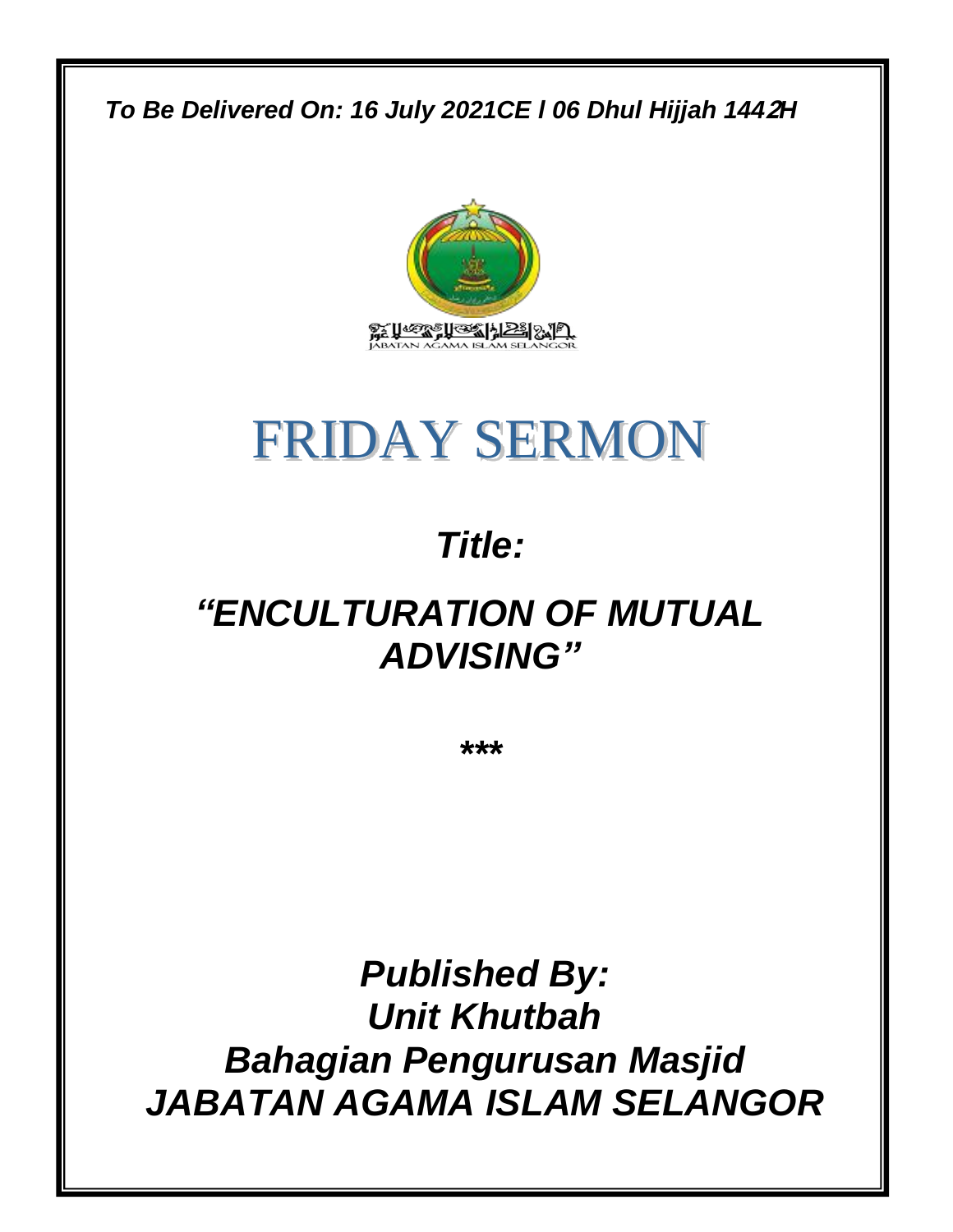## *"ENCULTURATION OF MUTUAL ADVISING"*

 $\mathbf{1}$ ن<br>پ اَلْحَمْدُ لِلَّهِ الْقَائِلِ : ۖ فَذَكِّرۡ إِن نَّفَعَتِ ٱلذِّكۡرَىٰ ِ<br>ُ ់<br>។  $\overline{\phantom{a}}$ ֦֧֦֧֦֧֦֧֦֧֦֧֝֟֓֓֓֓֓<u>֓</u>  $\frac{1}{\sqrt{2}}$  $\frac{1}{2}$ ֦֧֦֧֦֧֝<u>֦</u> ر ِّك ر<br>م ب<br>م تِ ٱلَّذِ ्<br>व ع  $\ddot{\cdot}$ ف ىيە<br>ج إِّن ن ِّر  $\ddot{\phantom{0}}$ ند<br>م ك  $\ddot{\cdot}$ ذ  $\ddot{\cdot}$ فَذَكِرْ إِن نَّفَعَتِ الَّذِكْرَىٰ ۞ سَيَذْكُرُ مَن ِ<br>م و<br>مرگ و<br>, ِ<br>سَ ك بہ<br>ج ذ ِ بر ِ<br>س سک يَخْشَىٰ ۞ ا ا<br>ا ْ  $\sum_{i=1}^{n}$ ۔<br>پ ؚ<br>ۣ<br>ؙ ֝֝֟֝<br>֧֦֖֦֝֝֟֝֟֝֟֝֟֝֟֝֟֝֟֟֟֟֟֟֟֟֟֟֟֟֟֟֓֕֝֟֓֟֓֕֝֟֓֟֓֕֝֟֓֟֓֕֝֟֟ َ<br>بر  $\tilde{\mathbf{r}}$ ً<br>ا ان<br>م  $\ddot{\mathbf{z}}$ ر<br>ا ؚ<br>ۣ<br>ؙ  $\sum_{i=1}^{n}$ ر<br>ر  $\mathbf{r}$  $\mathbf{r}$  $\ddot{\phantom{0}}$  $\frac{1}{1}$ ا<br>ا

أَشْهَدُ أَنْ لَّا إِلَهَ إِلَّا اللَّهُ وَحْدَهُ لاَ شَرِيكَ لَهُ وَأَشْهَدُ أَنَّ مُحَمَّدًا َ<br>زار<br>ما ।<br>-<br>-ت<br>م  $\frac{1}{\lambda}$ ا<br>ما  $\tilde{\cdot}$ ِ ፟<br>፞  $\tilde{\cdot}$ عَبْدُهُ وَرَسُوْلُهُ. اَللَّهُمَّ صَلِّ وسَلِّم عَلَى سَيِّدِنَا مُحَمَّدٍ وَعَلَى آلِه<sub>ِ ـُ</sub> َ<br>آ  $\frac{1}{\sqrt{2}}$  $\tilde{\cdot}$ <u>لم</u> تا<br>م  $\frac{1}{\lambda}$  $\ddot{\phantom{0}}$  $\frac{1}{1}$ َ<br>آ  $\frac{1}{\sqrt{2}}$ ֡֟<br>֡֕֜ ر<br>م ر<br>ر<br>ر ا<br>ا  $\overline{\phantom{a}}$ ۔<br>م ُ ֦֧֦֧֦ ر<br>ر<br>ر  $\ddot{\phantom{0}}$  $\tilde{\cdot}$ ِ<br>پ  $\frac{1}{1}$ ់<br>រ  $\frac{1}{\sqrt{2}}$ و*َص<sub>َ</sub>حْبِهِ <sub>۽</sub> أَجْمَعِيْنَ.* ْ  $\ddot{\phantom{0}}$ ْ  $\frac{1}{2}$  $\sum_{i=1}^{n}$ 

ِ<br>أَمَّا بَعْدُ، فَيَا أَيُّهَا الْمُسْلِمُونَ اِتَّقُواْ اللَّهَ، أُوْ  $\frac{1}{1}$  $\ddot{\cdot}$ ۔<br>ا ֦֧֝֝<br>**֧**  $\tilde{\cdot}$ ن<br>ا  $\sum_{i=1}^{n}$ י<br>נ ُ<br>المنابع<br>ا ؗ<br>ا **مبر**<br>مذ ا<br>با<br>ب  $\ddot{\phantom{0}}$ ๋<br>ለ أَيُّهَا الْمُسْلِمُونَ اِتَّقُواْ اللَّهَ، أُوْصِيكُمْ وَإِيَّايَ بِتَقْوَى اللّٰهِ ِ<br>پار<br>رو ُ<br>ُمُ  $\ddot{\mathbf{z}}$  $\tilde{\cdot}$ ֦֧֦֧֦֧<u>֦</u>  $\frac{1}{2}$  $\frac{1}{2}$ ان<br>ا  $\sum_{i=1}^n$  $\tilde{\cdot}$ ر<br>مخ .  $\ddot{\phantom{0}}$ ت**َّقُونَ**  $\frac{1}{2}$ ا<br>ارب  $\ddot{\hat{\mathbf{r}}}$ فَقَدْ فَازَ الْمُ  $\ddot{\cdot}$  $\ddot{\cdot}$ ْ  $\frac{1}{2}$  $\ddot{\cdot}$ قَالَ اللَّهُ تَعَالَى: يَأَيُّهَا ٱلَّذِينَ ءَامَنُواْ ٱتَّقُواْ ٱللَّهَ حَقَّ تُقَاتِهِء وَلَا تَمُوتُنَّ ً<br>اع  $\ddot{\phantom{0}}$  $\frac{1}{2}$  $\ddot{\mathbf{r}}$ مُوتَنَّ و<br>به و  $\ddot{\cdot}$ ت َ َل  $\frac{1}{\alpha}$ اتِّهِّۦ و  $\ddot{\mathbf{r}}$ ق ت و<br>بو یہ<br>•• قٌ  $\overline{\phantom{a}}$ ح ِ<br>آک قُوا اللَّهَ ْ و<br>پيد ِ<br>په نُوا اڌّ ْ ُو ِ<br>م ام ر<br>ء ء ِّينَ یہ<br>۱ ا الذِ ِرِ ه و<br>د سَ<br>ڊ ِ<br>ع  $\overline{\phantom{a}}$ ٰ ِ ي  $\ddot{\cdot}$ سْلِمُونَ و  $\ddot{\phantom{0}}$ و<br>مە ُنتُم مَّ و<br>به ِ<br>ج أ  $\frac{1}{\alpha}$ و ىد<br>1 إِلاَ وَآنْتُم مُّسۡلِمُونَ ۞؟

### **Dear blessed audience,**

I humbly remind myself and respected audience that let us strive to increase our *taqwa* of Allah by exerting firm commitment in remaining upon His Path (His Religion) and avoid deviating from this straight path.

Today, I would like to expound upon a *khutbah* titled *"ENCULTURATION OF MUTUAL ADVISING."*

<sup>1</sup> al-A'la 87:9-10

<sup>2</sup> Aal-'Imraan 3:102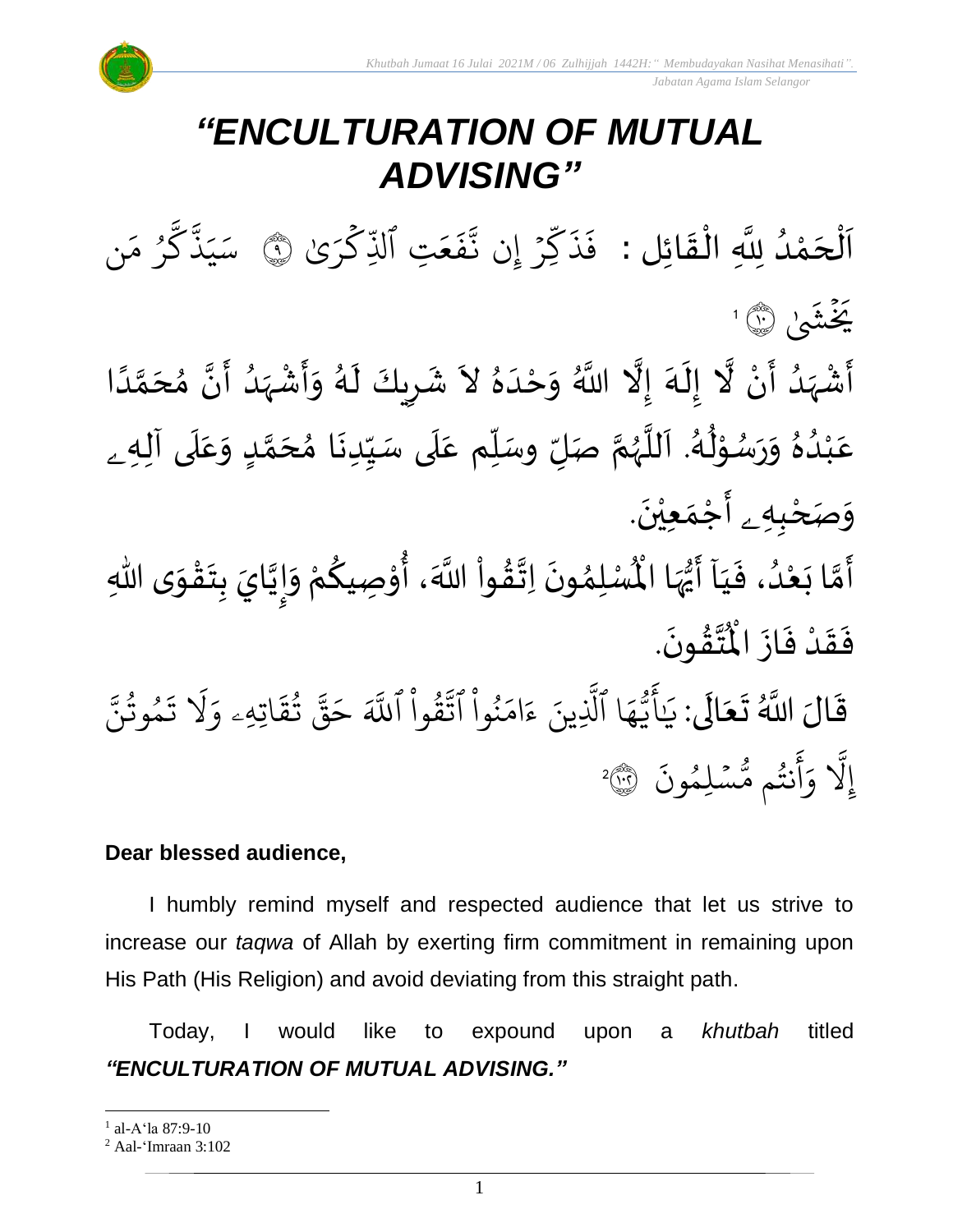



#### **Dear respected Muslims,**

Islam is a religion that advocates its *ummah* to always advice each other and reprimand one another. This noble practice is strongly encouraged in Islam for it will always remind the Muslim from erring while providing guidance in attaining a better life.

Giving advice does not necessarily mean teaching others, but it is a reminder to another person who may have forgotten. It is also not necessarily providing new information but a reminder upon a matter that is already known or often heard, but may be forgotten or neglected. How many have erred not due to ignorance, but because they were not aware of the mistake and became accustomed to it, and even take certain matters lightly.

Giving advice and reminder is a necessity in our lives. Every day, we will surely come across various advice and reminders such as along the road. We will be met with signage stating "caution", "speed limit zone", "accident statistics", and "under construction" reminding the driver to be more careful and vigilant. Interestingly, not many will oppose and moreover accept reminders from those signage, for we all know that admonishment and reminders benefits mankind. This correspond with the words of Allah in verse 56 of soorah adh-Dhaariyaat:

مُ ٱلۡمُؤۡمِنِينَ ہ<br>ء و<br>م ہ<br>1 و<br>و  $\ddot{\cdot}$ نف َ ٰى ت َ ر ِّك <u>ہ</u> ب<br>م الذِّ ِ<br>په ِّن إ  $\ddot{\cdot}$ ء ڏ<br>بر ف ؚ<br>ۣ ن<br>م  $\sum$  $\ddot{\cdot}$ وَذَكِّرْ فَإِنَّ ٱلذِّكْرَىٰ تَنفَعُ ٱلْمُؤْمِنِينَ ۞

*"And remind, for indeed, the reminder benefits the believers."*

**Dear blessed audience,**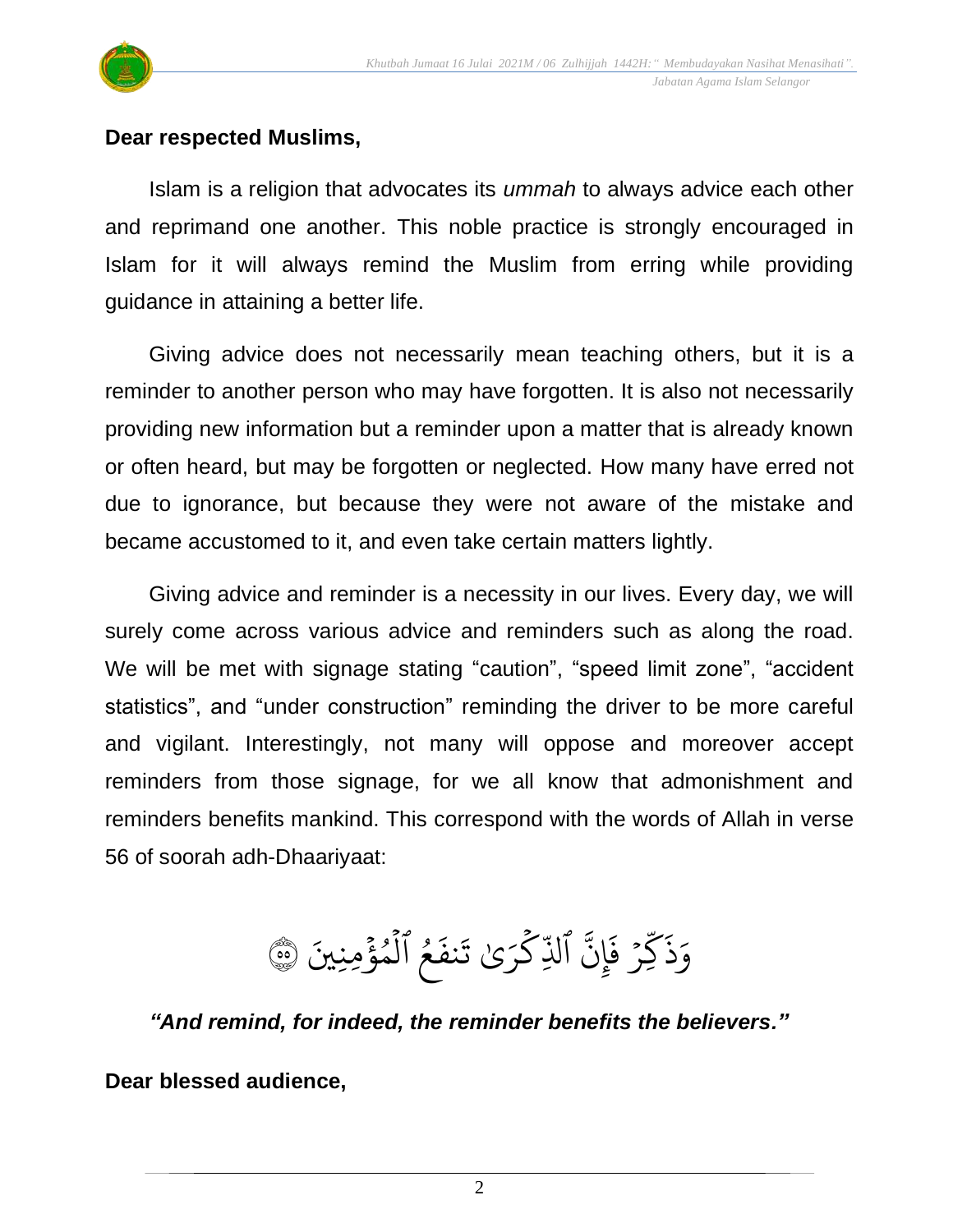

Human beings were created by Allah *Subhaanahu Wa Ta'aala* with full perfection. However, despite that perfection human beings are always negligent, forgetful, and stray from the ultimate purpose of life. Some are still heedless in fulfilling the obligation of daily prayers, neglecting the duty of performing *zakaat*, entangled with *ribaa'* (usury) and bribery, drowning in excessive entertainment, consuming intoxicants, inciting others, spreading *fitnah* (slander), disrespecting the elders, teachers, and many more.

All these matters are forbidden in Islam, hence mutual advising among Muslims become a responsibility upon all of us. There is no harm in accepting advice. Moreover, it can improve and enhance in the perfection of our persona.

Nowadays, there is the tendency within our society where there are those that cannot be reprimanded and it is even difficult for them to accept admonition. For them, such reprimand is deemed as embarrassing as if it is making a mockery out of them. Those being admonished will flip out and outright reject the advice conveyed. In the end, the culture of advising and reprimanding each other will eventually extinct. Everyone decides to remain silent upon the mistakes committed by others. Even more unfortunate that even within the household, the husband could not be bothered in advising his spouse, and vice versa.

Such predicament is a culture that is very unhealthy and it must be curbed. It may be due to the life principle of living independently or that everyone has got their own graves or clinging to the saying *"jangan jaga tepi kain orang"* (meaning: mind your own business). They feel that they can live alone independently and not depend upon others. It also stems from being egotistical, having a high opinion of oneself with a high level of education and

3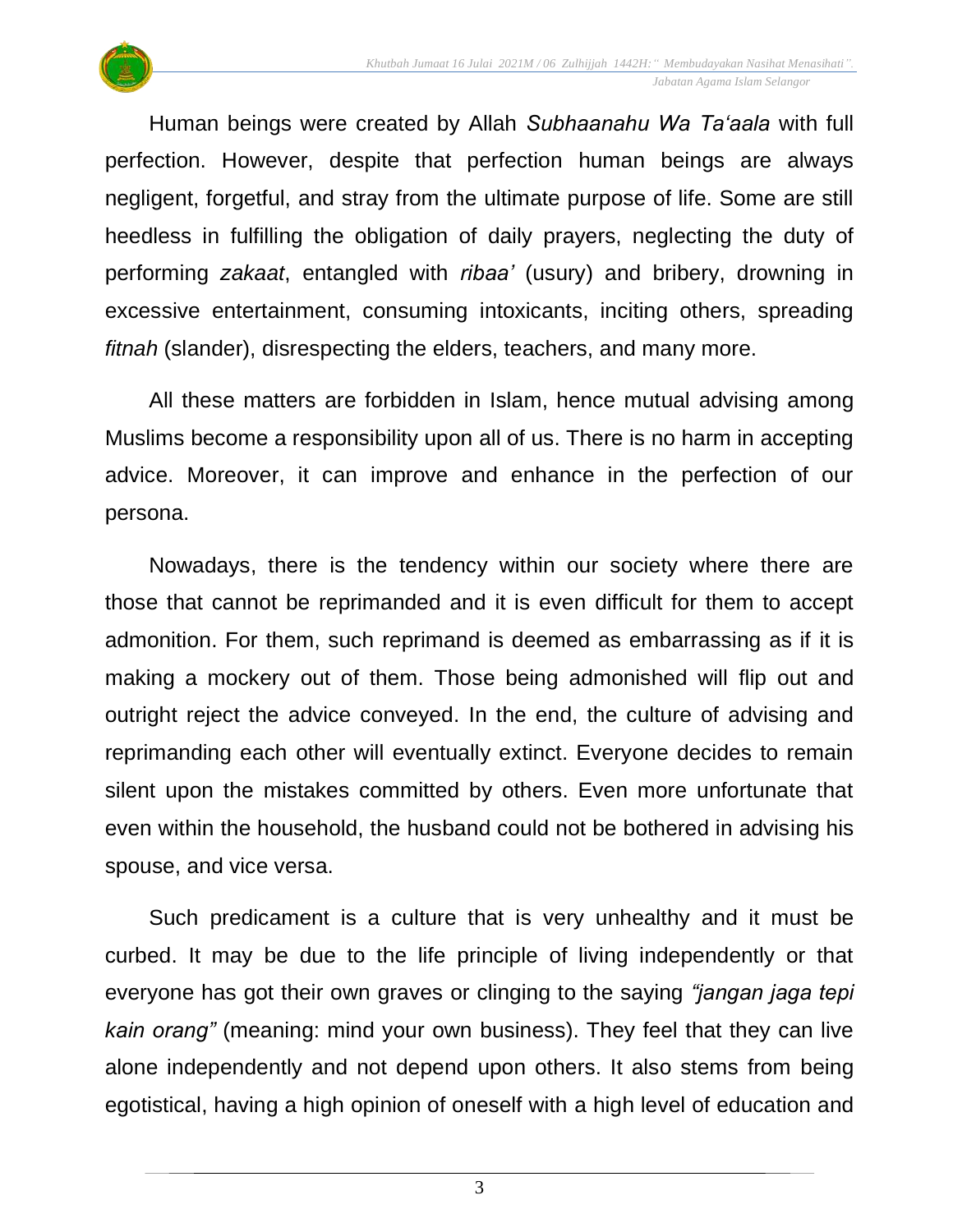

good standard of living, or feeling insulted by the admonition given. Such attitude will cause them to become difficult to be advised and reprimanded.

#### **Esteemed audience,**

Verily, the culture of mutual advising and reprimanding should be a culture that is accepted within the society. We should remain grateful if there are others that would give advice and admonish us for our mistakes.

However, the admonition and advice given must be done with prudence and sincerity, with suitable language and without disgracing anyone in public. Reprimand but not to the level of insulting, rebuke but not to the extent of cursing, admonish but not to the level of judging. For the one being advised, he should be thankful, remain open-minded, appreciative, and think well of others. Do not become enraged, flip out, make excuses, in denial, and others. We may be prone to accept advice indirectly through lectures and courses delivered by various *asaatidhah* (Islamic teachers), which can serve as guidelines in our lives in becoming soft-hearted servants of Allah.

#### **Dear blessed audience,**

To end the *khutbah* today, let us altogether internalize and derive lessons upon the following matters, as guidance in our lives, among them:

1. It is *waajib* (obligatory) upon the Muslim *ummah* to abide by the commands of Allah *Subhaanahu Wa Ta'aala* and have certainty that all of our deeds, whether good or bad, will be recompensed by Allah *Subhaanahu Wa Ta'aala*.

2. The Muslim *ummah* must enculturate the practice of mutual advising in life, so as to remind and avoid from committing errors.

4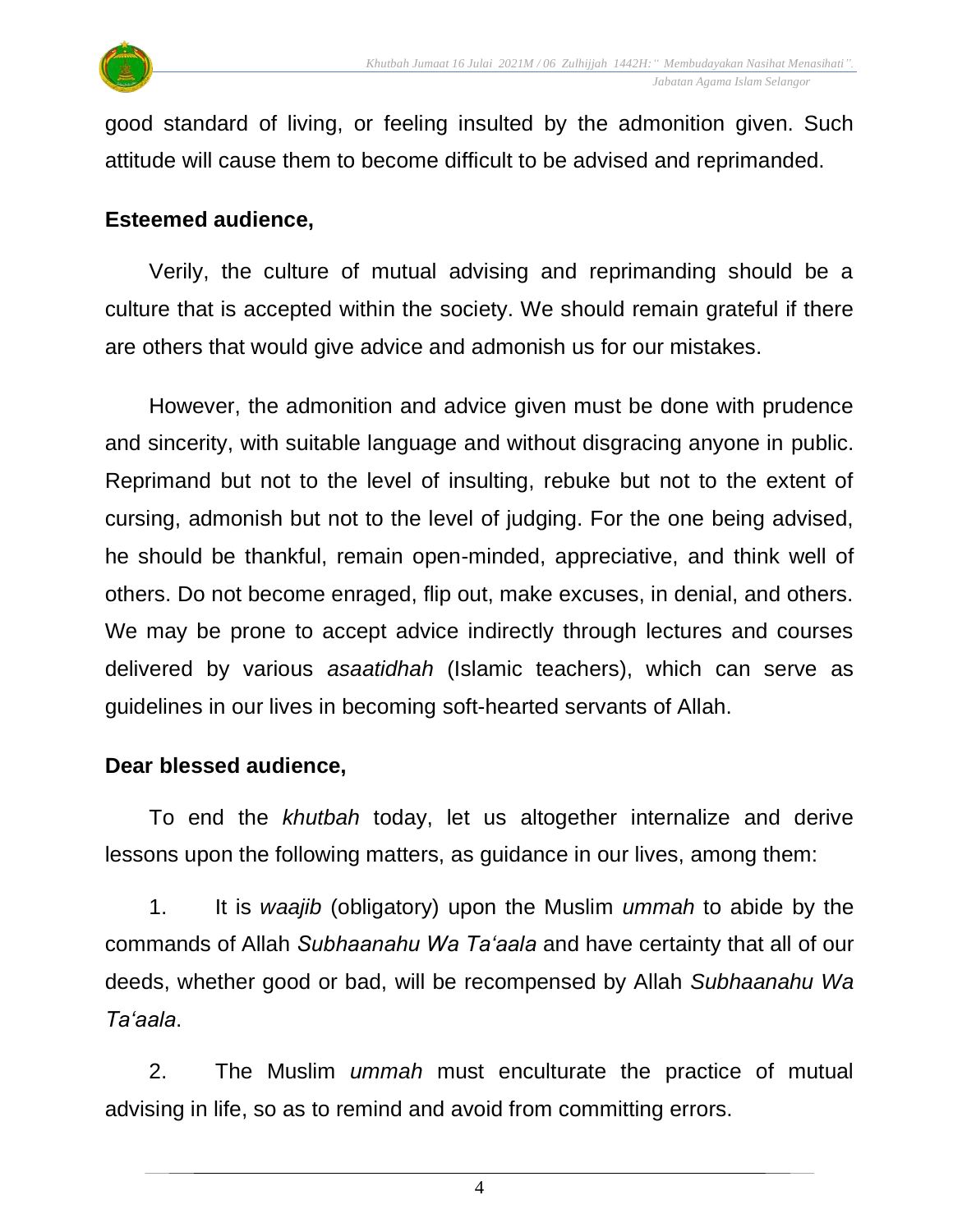

3. The Muslim *ummah* must give and accept advice that are truthful, as guided in the teachings of al-Qur'an and *Hadeeth*.

ِّم ِّجي **ٔ** ِ<br>سَ ِّن الر ا  $\tilde{\cdot}$ يْطَ ْ بر<br>په لَّهِ مِنَ الشَّ عُوْذُ بِاللَّهِ و<br>ڊ **ٔ** و<br>م ِ<br>ج أ ِّ ن ِ<br>م ع .<br>` ن و  $\frac{1}{2}$ ِ<br>م نمځ  $\ddot{\cdot}$  $\ddot{\cdot}$ ن<br>ت  $\frac{1}{\alpha}$ مُرُوفِ وَ ُو  $\frac{1}{2}$  $\frac{1}{2}$ بِالْمَ ہ<br>1 .<br>? أمُرُونَ ُو و<br>م ہ<br>ء  $\ddot{\cdot}$ ا ِّس ت ىر<br>ب جَتَّ لِلنَّ ةٍ أُخْرِجَ  $\ddot{\cdot}$ و<br>ع ىد<br>م ت<br>م و<br>م أ در<br>م در<br>بگر  $\ddot{\cdot}$ كَنْتُمْ خَـ  $\frac{1}{2}$ و<br>به و<br>م ہ<br>ء برة<br>نو و<br>په ِ<br>ہ ِّ و ر ر<br>م الْمُنكَّرِ وَتُؤْمِنُونَ بِاللَّهِ وَلَوْ ءَامَنَ أَهْلَ الْكِتَنْبِ لَكَانَ خَيْرًا لَهُمْ مِّنْهُمُ و ہ<br>ا و و<br>م  $\ddot{\cdot}$ د<br>م مُحَمَّ مِّ و<br>م یہ<br>۱ ا ل در<br>م دیه<br>بیر  $\tilde{\cdot}$ خ .<br>` ن ر<br>م  $\mathcal{R}$ ِ<br>ا ِّب ل ٰ  $\tilde{\cdot}$ هْلَ الكِتَن ہ<br>ا و<br>ا י<br>א ۔<br>ج أ نَ َ ام ر<br>ء ء و  $\frac{1}{2}$ َ<br>ہ<br>ہ ل ِّ وَ بر<br>آ بِاللَّهِ  $\ddot{\cdot}$ ِّمِنُونَ ُ .<br>` سِقُونَ ور ٰ  $\tilde{\cdot}$ َهُمُ اَلْفَٰ ہ<br>1 و و<br>ج و<br>. ় ِ<br>ڪَثَرُ ا<br>بح أ ِرِ و .<br>` الْمُؤْمِنُونَ وَاكْثَرُهُمُ الْفَسِقُونَ ۞ ُو ہ<br>ء و ہ<br>1

*"You are the best nation produced [as an example] for mankind.*  You enjoin what is right and forbid what is wrong and believe in Allah. If *only the People of the Scripture had believed, it would have been better for them. Among them are believers, but most of them are defiantly disobedient."*

 *(Soorah Aal-'Imraan 3:1*10*)*

ْ ِ ي ن َ ع َ ف َ ن َ ِم، و ْ ِظي َ ع ْ ِن ال آ ْ ر ُ ق ْ ِي ال ف ْ م ُ ك َ ل َ و ْ ِي َ ُهللا <sup>ل</sup> ك َ ار َ ب ا َ ِم ب ْ م ُ اك ا ي ِ إ َ و ُ ه ا ن ِ ، إ ُ ه َ ت َ ِالو ت ْ م ُ ك ْ ِمن َ و ْ ي ِ ِمن لَ ا ب َ ق َ ت َ ِم و ْ ِكي َ ح ْ ال ِ ر ْ ك ِذ ال َ ِت و ا َ اآلي َ ِه ِمن ْ ِفي . ُ م ْ ِي ل َ ع ْ ال ُ ع ْ ِمي ا الس َ و ُ ه ا َ ذ َ ه ْ ِي ل ْ و َ ق ولُ ُ ق َ أ ِ ِر آئ ِسَ ل َ و ْ م ُ ك َ ل َ و ْ ِي ل َ م ْ ِظي َ ع ْ ال ُ هللاَ ِفر ْ غ َ ت سْ َ أ َ و ُ م ْ ِحي ا الر ُ ر ْ و ُ ف َ غ ْ ال َ و ُ ه ُ ه ا ن ِ إ ُ ه ْ و ِفر ُ ْ غ َ ت اسْ َ ِت،ف ا ِم ل سْ اْل و ن ِ ِمي ل َ ُْ َ َ ْ سْ ُْ اْل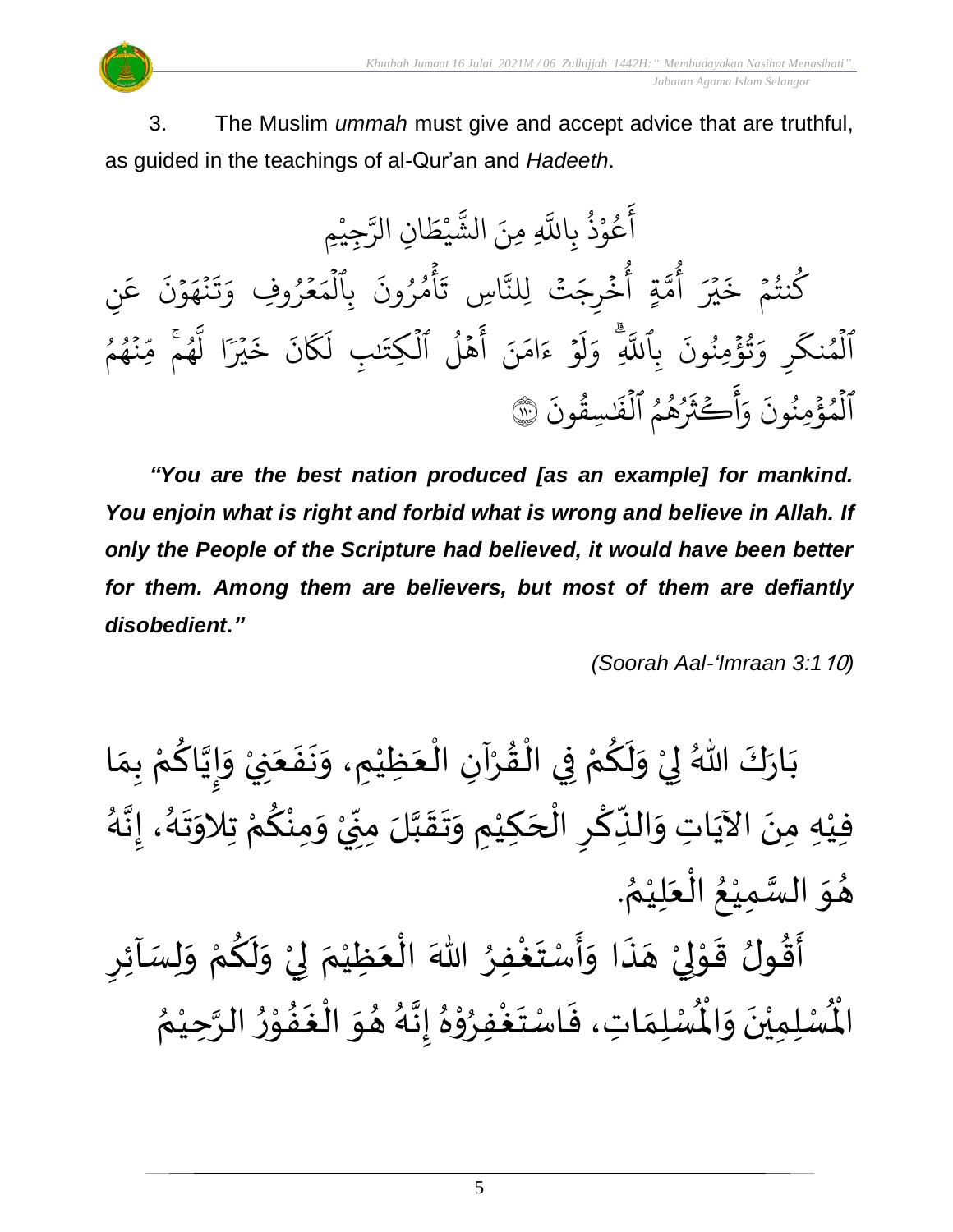# **THE SECOND** *KHUTBAH*

 $\ddot{\phantom{0}}$ ِ<br>اَلْحَمْدُلِلَّهِ الَّذِيْ جَعَلَنَا مِنَ الْمُسْلِمِيْنَ، وَرَزَقَنَا مِنَ الطَّيِّبَاتِ  $\ddot{\phantom{0}}$  $\cdot$  $\ddot{\phantom{0}}$  $\overline{\phantom{a}}$ ن<br>ا ان<br>ا ِ<br>ُ' ់<br>ត  $\overline{\phantom{a}}$ ֦֧֦֧֦֧֝<u>֚</u>  $\frac{1}{\sqrt{2}}$  $\frac{1}{1}$  $\frac{1}{2}$  $\frac{1}{2}$ ان<br>ا  $\ddot{\phantom{0}}$  $\ddot{\phantom{0}}$  $\frac{1}{2}$  $\ddot{\phantom{0}}$  $\ddot{\phantom{0}}$  $\ddot{\ }$  $\ddot{\phantom{0}}$ ْ الْمُسْلِمِيْنَ، وَرَزَقَنَا مِنَ الطَّيِّبَاتِ. ا<br>ا أَشْهَدُ أَنْ لَّا إِلَهَ إِلَّا اللّهُ وَحْدَهُ لاَ شَرِيْكَ لَهُ، وَأَشْهَدُ أَنَّ مُحَمَّدًا ْ  $\ddot{\mathbf{z}}$  $\frac{1}{1}$ َ<br>زار<br>دا ْ  $\sum_{i=1}^{n}$ ان<br>ا َ<br>ِم  $\frac{1}{\epsilon}$ ।<br>-<br>- $\ddot{\phantom{0}}$ ِ<br>پ  $\frac{1}{1}$  $\tilde{\cdot}$ ً<br>أ ت<br>م َ  $\frac{1}{2}$ ن<br>• ا<br>با <br>ا  $\frac{1}{2}$ ْ ا<br>:<br>:  $\frac{1}{2}$ ر<br>گ  $\tilde{\cdot}$ ْ <u>ر</u> ្រៃ $\frac{1}{2}$ عَبْدُهُ وَرَسُوْلُهُ. اَللَّهُمَّ صَلِّ وَسَلِّمْ وَبَارِكْ عَلَى سَيِّدِنَا مُحَمَّدٍ  $\overline{r}$ ن<br>م  $\overline{\phantom{a}}$ ๋<br>ጎ  $\ddot{\phantom{0}}$  $\frac{1}{1}$  $\frac{1}{2}$  $\frac{1}{1}$ ِ<br>م ّ  $\ddot{\phantom{0}}$ ิ์ ْ  $\frac{1}{\sqrt{2}}$  $\overline{r}$  $\frac{1}{2}$ ن<br>م ر<br>ر<br>ر ا<br>ا م<br>آ ء<br>لم ء<br>م≁ ֦֧֦֦֧֝<u>֦</u> ر<br>را  $\frac{1}{2}$  $\frac{1}{2}$ بر<br>▲ .<br>د ់<br>រ ِ<br>م وَعَلَى آلِهِ وَصَحْبِهِ وَمَنْ تَبِعَهُمْ بِإِحْسَانٍ إِلَى يَوْمِ الدِّيْنِ. أَمَّا  $\overline{\mathbf{a}}$  $\frac{1}{2}$  $\tilde{\cdot}$ ْ ن<br>م ֧֪֧֧֧֧֧֧֓֝֝֟֓֝֝֟֓֕֓֕֓֕֓֕֓֝֟֓֟֓֝֬֟֓֟֓֟֓֟֓֟֓<br>֧֧֚֝֝֝֟׆֧֧ ِ ٝ<br>ؙ  $\frac{1}{1}$ **→** י<br>י  $\ddot{\phantom{0}}$  $\ddot{\phantom{0}}$ ل  $\frac{1}{2}$ ر<br>! ْ **ر**<br>-ْ ر<br>ر<br>ر  $\ddot{\phantom{0}}$  $\ddot{\phantom{0}}$ ْ ์ $\frac{1}{2}$  $\frac{1}{2}$ ى ِهللا و ق ت ب ايَ ي إ و م وِصيك ، أ َّللا اَ وا ق ِهللا، ِات اد ِعب ا ي ، ف د ع ب  $\ddot{\ }$ ֦֧֦֧֦֧֝<u>֦</u>  $\ddot{\phantom{0}}$ **ؚ** ن<br>•  $\frac{1}{2}$  $\frac{1}{2}$ ْ ्या<br>∽ ُ<br>پیدائشہ ر<br>ا  $\frac{1}{2}$ ا<br>با<br>•  $\sim$  $\frac{1}{1}$  $\frac{1}{1}$  $\frac{1}{2}$ ر<br>ا ំ<br>**រ**  $\ddot{\phantom{0}}$ .  $\ddot{\phantom{0}}$ ؾڤۊ۫ڹؘ ֦֧֦֧֦  $\frac{1}{2}$ ا<br>اب  $\frac{1}{\sqrt{2}}$ فَقَدْ فَازَ الْمُ  $\ddot{\phantom{0}}$  $\ddot{\cdot}$ ْ  $\frac{1}{2}$  $\frac{1}{2}$ 

#### **Dear blessed audience,**

Once more, I would like to remind all of us to always have the *taqwa* of Allah *Subhaanahu Wa Ta'aala* by guarding ourselves and our families from abominable deeds and disobedience against Allah *Subhaanahu Wa Ta'aala*. At the same time, we will continue to pray so that our country will always remain blessed and protected from all forms of threat, as well as contagions from the Covid-19 pandemic. For that, let us graciously accept the government's recommendation by registering ourselves through the *MySejahtera* application in order to obtain vaccine shots that have been authorized by the Ministry of Health Malaysia.

May we become among the slaves of Allah that are patient while enduring all diseases afflicted, disciplined in adhering to the Standard Operating Procedures (SOP) and the new normal practices in overcoming the Covid-19 pandemic, for the sake of our own safety and the community.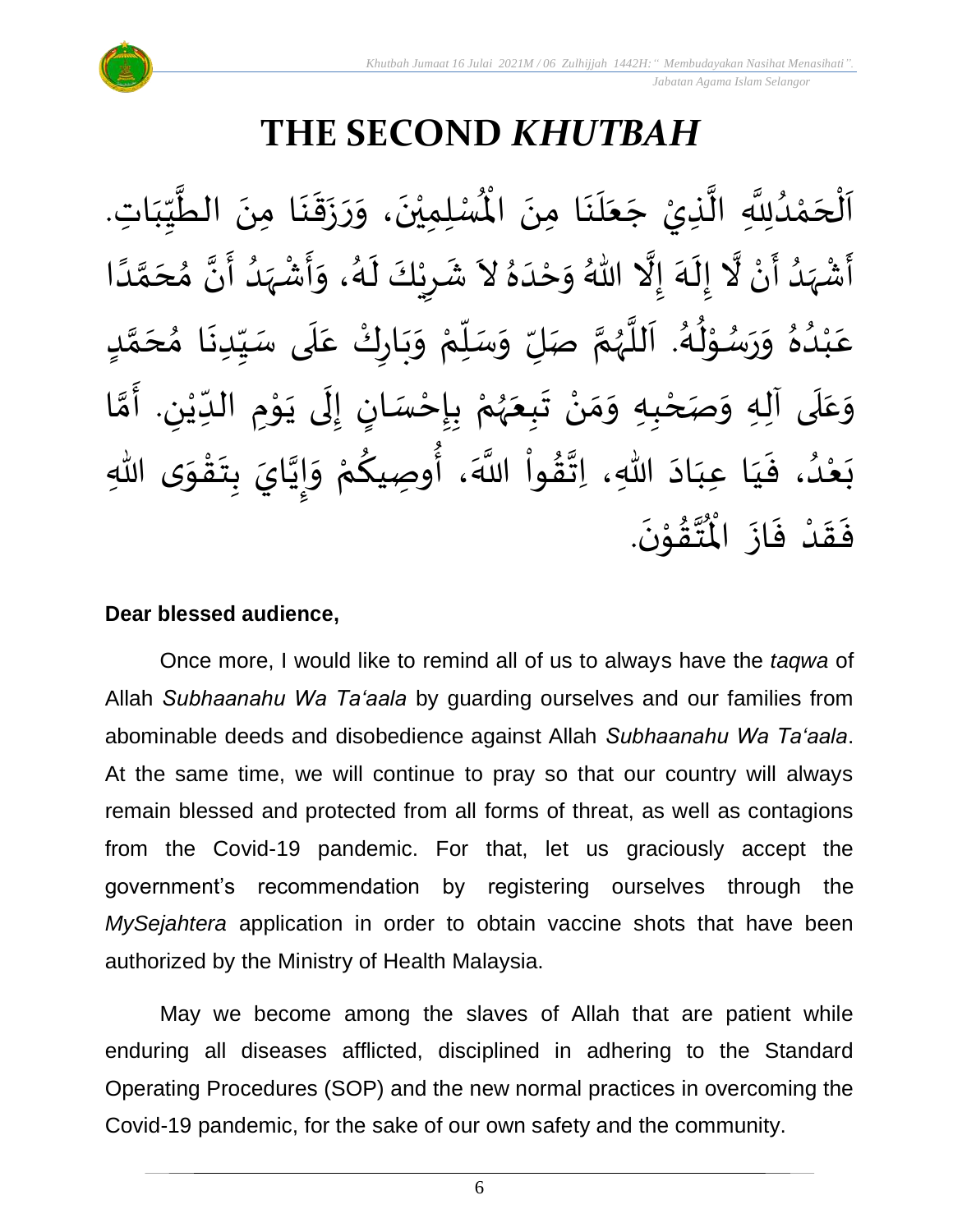

While dealing with this pandemic, let us not take the easiest way out by harming and injuring ourselves. We must be selfless, patient, and strong mentally and physically, built upon solid *imaan*.

Let us altogether increase our *salawaat* upon our beloved Prophet Muhammad  $\ddot{\text{m}}$  as Allah has commanded:

 $\overline{\phantom{a}}$ ِ<br>تَّبِي .<br>تَ عَلَى ٱلنَّ ون و<br>ا ه<br>۹ يُصَلُّ و<br>د و<br>لم  $\ddot{\phantom{0}}$ ت ر<br>م ِّك ئ بر<br>آ  $\uparrow$ ِ<br>م ر<br>م ر<br>م و ِ<br>آک اَللَّهَ ِ<br>پ إِنَّ اللَّهَ وَمَلْبِكَتَهُو يُصَلُونَ عَلَى النَّبِيِّ ٰ ِ يَايَّهَا الَّذِينَ ءَامَنُوا صَلُوا عَلَيْهِ ؚ<br>ۣ ر<br>آ  $\uplambda$ ِ<br>م ع وا ْ و<br>ا نُواْ صَلُّ ْ ُ ِ<br>م ام ्<br>c ء ِّينَ یہ<br>۱ ا آلذِ ِ<br>م ه و<br>د سَ<br>ڊ ِ<br>ج أ ا  $\frac{2}{\lambda}$ ن*َسْ*لِيمً  $\ddot{\phantom{0}}$  $\ddot{\cdot}$ ت <u>ہ</u> وا ِّم و ر<br>آ ل ِ<br>س وَسَلِّمُواْ تَسۡلِيمًا (َ ٛ اللَّهُمَّ صَلِّ وَسَلِّمْ عَلَى سَيِّدِنَا وَمَوْلاَنَا مُحَمَّدٍ سَيِّدِ الْمُرْسَلِينَ  $\frac{1}{1}$ ِ<br>م ْ چ<br>ا  $\overline{r}$  $\frac{1}{2}$ ن<br>م ر<br>ر<br>ر ا<br>ا  $\ddot{\phantom{0}}$ ْ  $\mathbf{r}^{\circ}$ سَيِّدِنَا وَمَوْلاَنَا مُحَمَّدٍ سَيِّدِ الْمُ  $\frac{1}{1}$  $\frac{1}{2}$ <u>لم</u> ت<br>م  $\overline{\phantom{a}}$ ๋<br>ጎ  $\overline{\phantom{a}}$  $\tilde{\phantom{a}}$ ֦֧֦֧֦֦֧֦֧֦֧֦֝֟֓<br>**֧**  $\frac{1}{2}$  $\frac{1}{2}$  $\ddot{\phantom{0}}$  $\frac{1}{1}$ ़<br>; وَارْضَ اللَّهُمَّ عَنْ أَصْحَابِهِ وَقَرَابَتِهِ وَأَزْوَاجِهِ وَذُرِّيَّاتِهِ أَجْمَعِيْنَ. ْ  $\frac{1}{2}$ ֦֧֦֧֦֧<u>֦</u> بر<br>:<br>: .<br>تا  $\frac{1}{\sqrt{2}}$ ر ِ<br>په<br>م  $\frac{1}{2}$  $\frac{1}{2}$ ْ بِ -<br>:<br>:  $\ddot{\ }$  $\ddot{\phantom{0}}$  $\frac{1}{2}$  $\frac{1}{2}$ ์ $\overline{\phantom{a}}$  $\overline{\phantom{a}}$ ֝׀<br>ֺ֧֪֪֪֪֝֜֝֘֝֝ ْ ِ<br>م ن<br>م ر<br>ر<br>ر ا<br>ا  $\ddot{\ }$ ؙۊؙٝڡؚڹؘٵتؚ  $\ddot{\phantom{0}}$ ؚ<br>پن  $\tilde{\mathbf{r}}$ ُؤْمِنِيْنَ وَالْمُ  $\tilde{\cdot}$  $\ddot{\phantom{0}}$ ْ ؚ<br>پن ُْ ِ<br>لْمُسْلِمَاتِ وَالْمُ  $\tilde{\cdot}$  $\frac{1}{2}$ اَللَّهُمَّ اغْفِرْ لِلْمُسْلِمِيْنَ وَالْمُسْلِمَاتِ وَالْمُؤْمِنِيْنَ وَالْمُؤْمِنَاتِ الْأَخْيَاءِ  $\frac{1}{2}$  $\ddot{\phantom{0}}$ ْ ›<br>ለ ٝ<br>ا ر<br>و י<br>מ ر<br>ر<br>ر ا<br>ا َ َ ْ َ مَ<br>مع الْأَخْيَاءِ مِنْهُمْ وَالأَمْوَاتِ، إِنَّكَ سَمِيْعٌ قَرِيْبٌ مُجِيْبُ الدَّعَوَاتِ وَيَا قَاضِيَ ْ ُ<br>ور<br>مر ْ ์<br>-<br>-ْ<br>ْ —<br>ع  $\ddot{\ }$  $\frac{1}{2}$  $\ddot{\mathbf{r}}$  $\ddot{\phantom{0}}$  $\frac{1}{2}$  $\ddot{\ }$ ِ<br>م ان<br>ا ُ ْ  $\frac{1}{2}$ ه<br>**د ا** ي ر ق ِ  $\frac{1}{2}$ ٌ ع ِمي سَ كَ ن ، إ ٝ<br>ؙ ا<br>ما<br>: ।<br>-<br>-تِهُم رَّ حَتَّىٰ عَمَّدٍ مَسْتِيَّ حَتِّبَ حَبِيَّبَ حَتَّىٰ وَ حَسِيَّةٍ<br>الْحَاجَاتِ. اَللَّهُمَّ أَعِزَّ الْإِسْلاَمَ وَالْمُسْلِمِيْنَ، وَأَهْلِكِ الْكَفَرَةَ  $\overline{\phantom{a}}$ ۔<br>∤  $\ddot{\phantom{0}}$  $\frac{1}{2}$  $\ddot{\cdot}$ ์<br>-<br>-֧֧֧֧֧֧֧֧֧֧֧֧֧֧֧֚֘֝֝֟֟֓֟֓֟֓֟֓֟֓֟֓֟֓֟֓֟֓֟֓֟֓֟֓֟֓֟֓֟֓֟֓֟֩֕֓֟֓֟֓֟֓֟֓֟֓֟֓֟֓֝֬֟֓֝֬֟֓֟֓֟֓֟֓֟֓֟֓֟֓֝֬֟ י<br>**י** ر<br>ب  $\ddot{\ }$  $\ddot{\phantom{0}}$ ْ اَللَّهُمَّ أَعِزَّ الْإِسْلاَمَ وَالْمُ  $\frac{1}{2}$ .<br>د ्<br>र .<br>ا ان<br>ب ا<br>ج ن<br>م ر<br>ر<br>ر ر<br>آ ا<br>أ ْ ُشْرِكِيْنَ وَدَمِّرْ اَعْدَاءَكَ اَعْدَاءَ اللدِّيْنِ. وَاذْ  $\frac{1}{2}$ ِ ٝ<br>ؙ  $\frac{1}{1}$  $\frac{1}{2}$ ت<br>م<br>ا .<br>م  $\frac{1}{\sqrt{2}}$ ِ<br>و  $\frac{1}{2}$  $\frac{1}{1}$ ْ<br>م  $\frac{1}{\sqrt{2}}$ ْ  $\frac{1}{2}$  $\sim$  $\frac{1}{2}$ ا<br>۔<br>• ْ <u>ر</u> ْ  $\ddot{\hat{}}$ ُبْتَدِعَةً وَالْمُ  $\frac{1}{2}$  $\ddot{\cdot}$  $\frac{1}{2}$  $\ddot{\phantom{0}}$ ْ بِ  $\ddot{\hat{}}$ وَالْمُبْتَدِعَةَ وَالْمُشْرِكِيْنَ وَدَمِّرْ اَعْدَاءَكَ اَعْدَاءَ الدِّيْنِ. وَانْصُرْنَا  $\frac{1}{2}$ ر<br>.<br>. ْ ر<br>ر<br>ر .  $\ddot{ }$ عَلَى الْقَوْمِ الْكَافِرِيْنَ ْ <u>ر</u> .<br>په .<br>ا **→** י<br>י  $\frac{1}{2}$ ّ<br>أ ์ $\overline{\phantom{a}}$ ِ<br>م ُ<br>ُاُمُّ  $\ddot{\phantom{0}}$  $\ddot{\phantom{0}}$  $\frac{1}{2}$ ْ َ<br>ج  $\frac{1}{1}$  $\ddot{\phantom{0}}$ ْ  $\mathbf{r}$ ن<br>ر  $\ddot{\ }$  $\frac{1}{2}$  $\ddot{\phantom{0}}$  $\frac{1}{2}$ ُ<br>ا -<br>:<br>:  $\ddot{\phantom{0}}$ ֘֝<br>֧֝֟֓֟֓֟֓֟֓֟֓֟׆ י<br>מ ر<br>ر<br>ر ا<br>ا  $\overline{\phantom{a}}$ 

ِ<br>نَسْـأَلُّكَ ِ<br>اَللَّهُمَّ إِنَّا نَسْأَلُكَ وَنَتَوَسَّلُ إِلَيْكَ بِنَبِيِّكَ الأَمِيْنِ، وَا  $\frac{1}{2}$  $\frac{1}{2}$ **ٍ**<br>-।<br>-<br>-।<br>-<br>-.<br>بِأَسْمَآئِكَ الْحُسْنَى، وَصِفَاتِكَ الْعُظُمَى، أَنْ تَحْفَظَ بِعَيْنِ ْ ي  $\ddot{\phantom{0}}$ ر<br>م  $\ddot{\phantom{0}}$  $\frac{1}{2}$ ْ  $\sum_{i=1}^{n}$  $\frac{1}{2}$ ر<br>م }<br>• ֦֧֦֧֧֧֦֧֧֧֧֧֦֧֧֧֧֧֧֪֪֧֧֟֟֓֟֓֟֓֟֓֟֓֟֓֟֓֟֓֟֓֟֓֟֓֟֓֟֓֟֓֟֓֟֓֟֓֟֩֕֟֓֟֓֝֟֓֟֓֝֟֓֟֓֟֓֝֬֟֓֟֓֟֓֝֟֓֝֬֟֓֝֟֓֝֟֝֟֝֬֟<br>֧֧֧֧֝֩֩֩֩֩֩֓֟  $\ddot{\phantom{0}}$  $\tilde{\cdot}$  $\ddot{\phantom{0}}$ ر<br>م ֦֧<u>֚</u>  $\frac{1}{2}$ ֧֧֦֧֦֧֦֧֦֧֦֧֧֦֧֧֚֬֝֟֜֟֓֕֝֓֕֓֕֓֕֓֕֓֝֓֕֓֝֬֟֓֝֬֟֓֟֓֟֓֝֬֟֓֝֓<br>׆֧ **ٍ**<br>-ِ<br>عِنَايَتِكَ الرَّبَّانِيَّةِ، وَبِحِفْظِ وِقَايَتِكَ الصَّمَدَانِيَّةِ، جَلاَلَةَ مَلِكِنَا  $\ddot{\phantom{0}}$ ا<br>پو ້<br>: ।<br>><br>२  $\tilde{\cdot}$ ان<br>ا ن<br>تار<br>پ ان<br>ا  $\ddot{\phantom{0}}$  $\ddot{\phantom{0}}$  $\ddot{\cdot}$ ِ<br>الج  $\sim$ ان<br>ا  $\frac{1}{1}$  $\frac{1}{2}$ اتا<br>ما  $\ddot{\phantom{0}}$  $\frac{1}{2}$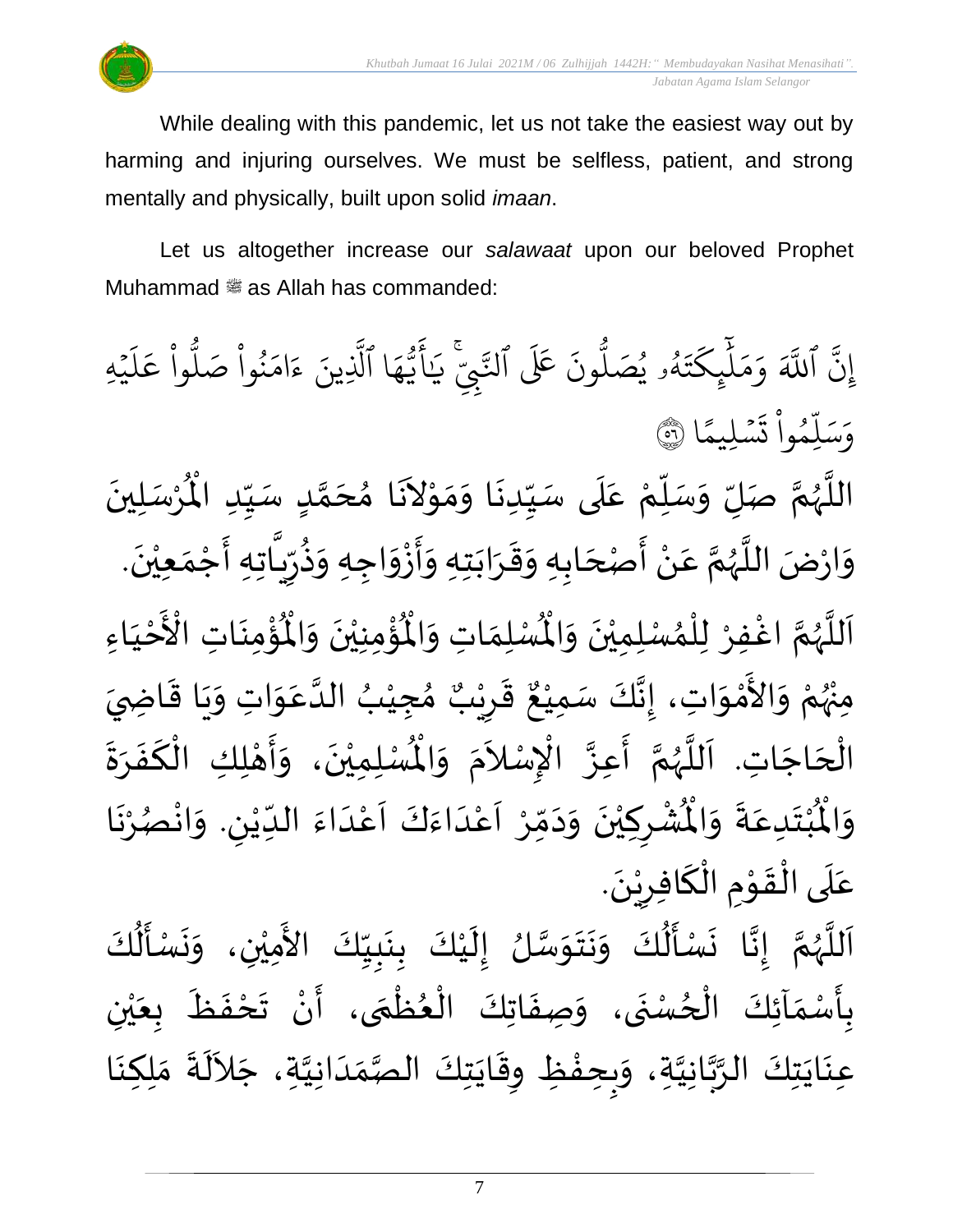

ْعَظَّمِ، سُلْطَان سلاڠُور، سُلْطَان شَرَفُ الدِّين ادريس شاه  $\frac{1}{1}$ ُ  $\mathbf{r}$  $\ddot{\phantom{0}}$ ٝ<br>ا ُ<br>ُ )<br>ፌ  $\ddot{\phantom{0}}$ ់<br>( <br>ر , ان<br>ا  $\frac{1}{2}$ ُْ اْل الحاج ابن المرحوم سُلْطَان صَلاَحُ الدِّين عبد العزيز شاه  $\frac{1}{1}$ <sup>}</sup>  $\tilde{\phantom{a}}$ `<br>أ ا<br>ا ر<br>م  $\ddot{\cdot}$ الحاج. اَللَّهُمَّ أَدِمِ الْعَوْنَ وَالْبِدَايَةَ وَالتَّوْفِيْقَ، وَالصِّحَّةَ ن<br>ا  $\tilde{\cdot}$  $\ddot{\phantom{0}}$ ْ י<br>י انا  $\frac{1}{2}$  $\ddot{\cdot}$  $\ddot{\phantom{0}}$ ا<br>ا .<br>ا  $\frac{1}{2}$  $\ddot{\phantom{0}}$ י<br>י  $\frac{1}{2}$ ֦֧֦֧֦֧֝<u>֦</u> ।<br>∕ ֚֝<br>֧֧֧֦֧֚֚֝֝֟֓֟֓֟֓֟֓֟֓֟֓֟֓֟֓֟֓֟֓֟֓֟֓֟֓֟֓֟֓֟֓֟֓ ن<br>م ر<br>ر<br>ر ا<br>الم ا<br>آ  $\ddot{\cdot}$ ى<br>وَالسَّلامَةَ مِنْكَ، لِوَلِيِّ عَهْدِ سلاغُور، ت**ڠك**و أَمِير شَاه اِبْنِ  $\ddot{\ }$ ان<br>سا  $\tilde{\cdot}$ ٝ<br>ؙ  $\frac{1}{2}$ َ ر<br>شم ٝ<br>ْ ِ<br>م  $\frac{1}{2}$ ا<br>بر إ ا<br>م ֦֧<u>֚</u> ।<br>न السُّلْطَان شَرَفُ الدِّين ادريس شاه الحاج، فِيْ أَمْنٍ وَصَلاَحٍ  $\tilde{\phantom{a}}$  $\frac{1}{2}$ <u>رِ</u> י<br>י ..<br>∶ُ ْ  $\frac{1}{1}$ ُ  $\frac{1}{2}$  $\mathbf{r}$ ٝ<br>ا  $\frac{3}{4}$ وَعَافِيَةٍ بِمَنَّكَ وَكَرَمِكَ يَا ذَاالْجَلالِ وَالإِكْرَامِ. اَللَّهُمَّ أَطِلُ  $\sum_{i=1}^{n}$ ل<br>م ُ<br>وفر<br>مراجع م<br>تار َ ।<br>∕ ا<br>د  $\tilde{\cdot}$  $\overline{\phantom{a}}$ ْ  $\ddot{\cdot}$  $\ddot{\phantom{0}}$ َ  $\tilde{\cdot}$  $\frac{1}{2}$  $\frac{1}{2}$  $\sum_{i=1}^{n}$  $\frac{1}{1}$ ِ<br>م  $\tilde{\cdot}$  $\tilde{\cdot}$ عُمْرَهُمَا مُصْلِحَيْنِ لِلْمُوَظَّفِيْنَ وَالرَّعِيَّةِ وَالْبِلاَدِ، وَ  $\ddot{\phantom{0}}$ ْ ا<br>ا  $\frac{1}{2}$ ›<br>ለ ់<br>( ْ ي  $\overline{\phantom{a}}$  $\frac{1}{2}$  $\frac{1}{2}$ ़<br>ै ់<br>ត ٍ<br>م ້<br>.<br>. غ ֝<br>֡֟֟֟֟֟֟֟֟֟֟֟֟֓֟֓֟֓֟֓֟֓֟֓֟֓֟֓֟֟֟֟֟֟֡֟  $\frac{1}{2}$ بلاً  $\frac{1}{2}$  $\tilde{\phantom{a}}$ ֦֧֦֧֦֧֝<u>֦</u> م<br>م ان<br>ا ان<br>ا مَقَاصِدَهُمَا لِطَرِيقِ الْهُدَى وَالرَّشَادِ. .<br>په  $\ddot{\ }$  $\frac{1}{1}$ ر<br>ر<br>ر ֦֧֦֧֦֧֝<u>֦</u> <u>ر</u> ا<br>م  $\frac{1}{2}$ ُ  $\frac{1}{1}$  $\frac{1}{2}$  $\frac{1}{2}$ 

O Allah, You are the Lord that is All Mighty, we are grateful to You for having bestowed upon us *rahmah* and blessings upon this state that continues to prosper and progress, and that its residents remain united, under the auspices and leadership of our Ruler as the Head of Islamic affairs in this state.

O Allah, make us among Your slaves whom are always exalting Your Word and Religion. Keep us away from groups and those that like to criticize, curse, and insult Your Religion.

O Allah, grant us guidance in performing the five obligatory prayers in congregation, fulfilling *zakaat* through Selangor *Zakaat* Board (LZS), and give away our wealth and endowment (*waqf*) through *Perbadanan Wakaf Selangor* (Selangor Endowment Corporation) and *Tabung Infak Jariah Umat Islam Selangor* (TIJARI, Selangor Continuous Charity for Muslims Fund), and to the orphans through Darul Ehsan Islamic Foundation (YIDE).